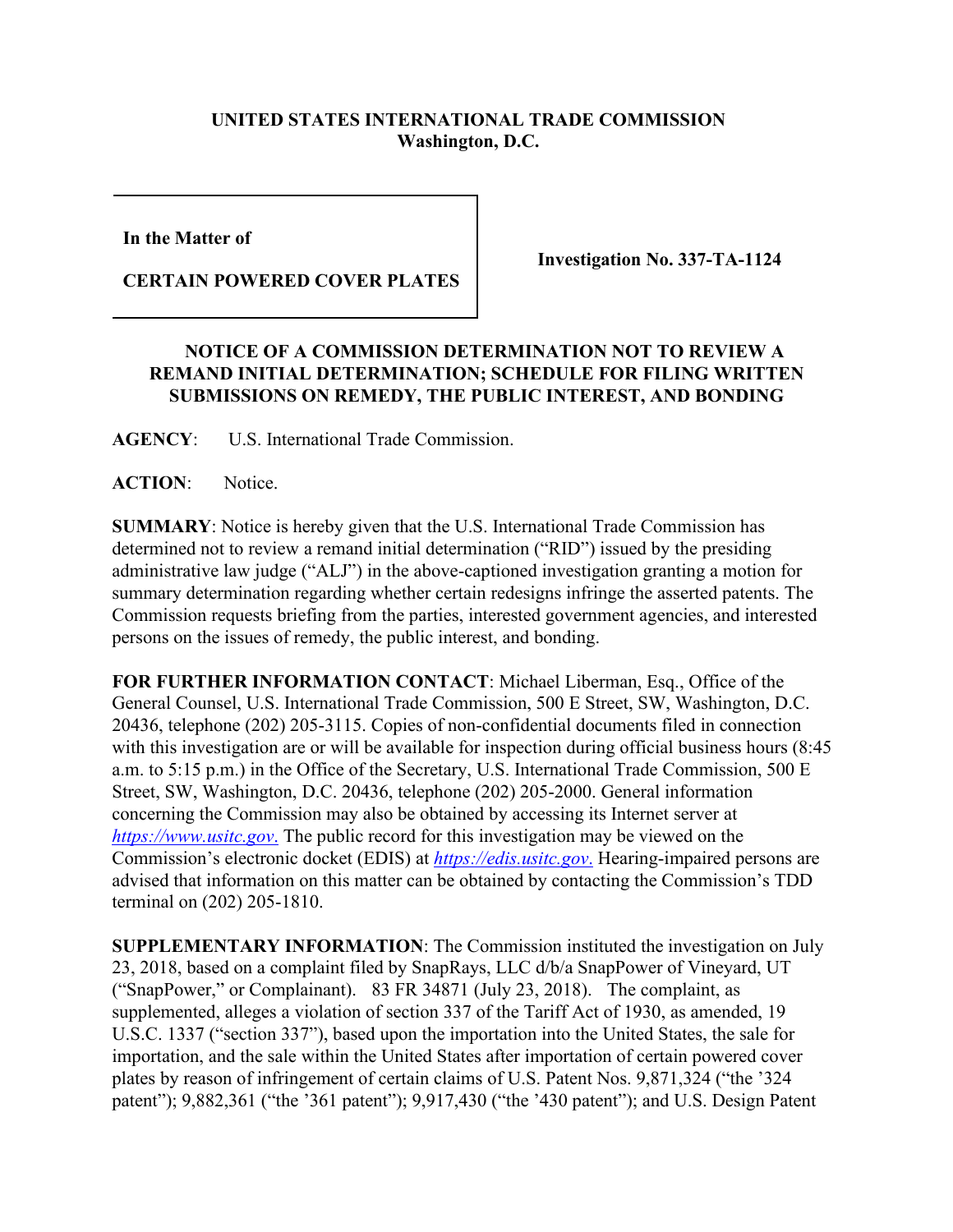No. D819,426 ("the Design Patent," or "the 'D426 patent") (collectively, "the Asserted Patents"). *Id.* at 34872. The notice of investigation named thirteen respondents: (1) Ontel Products Corporation of Fairfield, New Jersey; (2) Dazone, LLC of Ontario, Canada; (3) Shenzhen C-Myway of Shenzhen, Guangdong, China; (4) E-Zshop4u LLC of Howey in the Hills, Florida; (5) Desteny Store of Fort Meyers, Florida; (6) Zhongshan Led-Up Light Co., Ltd. of Zhongshan, Guangdong, China; (7) AllTrade Tools LLC of Cypress, California; (8) Guangzhou Sailu Info Tech. Co., Ltd. of Guangzhou, Gunagdong, China; (9) Zhejiang New-Epoch Communication Industry Co., Ltd. of Yueging, Zhejiang, China; (10) KCC Industries of Eastvale, California; (11) Vistek Technology Co., Ltd. of Fuyong, Baoan, Shenzhen, China ("Vistek"); (12) Enstant Technology Co., Ltd. of Xixiang Baoan District, Shenzhen, China ("Enstant"); and (13) Manufacturers Components Incorporated of Pompano Beach, Florida. *Id.* The Commission's Office of Unfair Import Investigations ("OUII") was also named as a party.

The Commission previously terminated the investigation as to, or found in default, all named respondents except Enstant and Vistek. Order No. 5 (Sept. 26, 2018), *non-reviewed* Notice (Oct. 29, 2018); Order No. 6 (Sept. 26, 2018), *non-reviewed* Notice (Oct. 29, 2018); Order No. 8 (Sept. 28, 2018), *non-reviewed* Notice (Oct. 23, 2018); Order No. 12 (Oct. 2, 2018), *non-reviewed* Notice (Nov. 27, 2018); Order No. 18 (Nov. 28, 2018), *non-reviewed* Notice (Dec. 21, 2018); Order, No. 36 (Apr. 11, 2019), *non-reviewed* Notice (May 8, 2019)

On August 12, 2019, the ALJ issued her "Initial Determination on Violation of Section 337 and Recommended Determination on Remedy and Bond," finding a violation of section 337. The final ID found that a violation of section 337 occurred in the importation into the United States, the sale for importation, or the sale within the United States after importation, of certain powered cover plates that infringe the asserted claims of the '361 patent by Enstant and Vistek (collectively, "Enstant/Vistek," or "Enstant"). *See id*. at 125-26.

The final ID noted that "Respondents Enstant and Vistek filed a motion for summary determination of non-infringement ('Redesign SD Motion') of [the '361 patent] by Redesign Models P001 (Smart Wall Plate Charger, Decor Outlet, with USB charger) and P002 (Smart Wall Plate Charger, Duplex Outlet with USB charger)." Final ID at 14. In the Redesign SD Motion, Enstant sought summary determination that powered cover plate model numbers P001 and P002 ("Enstant's Redesigns") do not infringe claims 1, 3-4, 10, 14, 17, 21, and 23-24 of the '361 patent. Redesign SD Motion at 16. The final ID found, however, that "Enstant's and Vistek's Redesign SD Motion was effectively rendered moot by rulings on Motions in Limine . . . ." *Id*.

On October 11, 2019, the Commission determined to review in part and to remand the investigation to the ALJ for a remand initial determination ("RID") to address the final ID's finding that Enstant/Vistek's Redesign SD Motion is moot. 84 FR 55985-86 (October 18, 2019). The Commission issued an "Order: Remand of a Final Initial Determination In Part" directing the ALJ to expeditiously issue an RID as to this finding and to "extend the target date for termination of the investigation by ID pursuant to 19 CFR 210.51(a)(1) to three months after the issuance of the RID." Commission Order at 5 (October 11, 2019).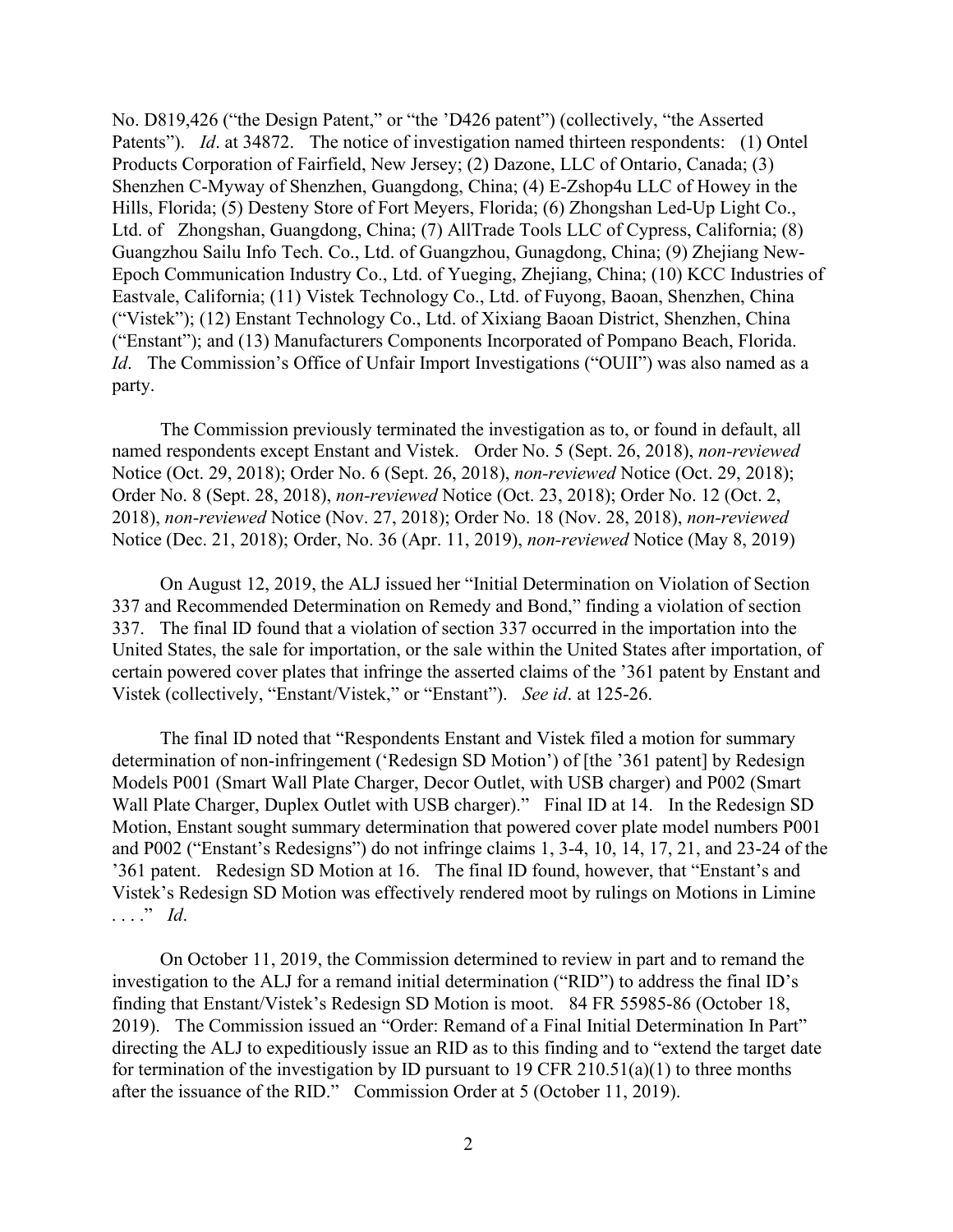On January 30, 2020, the ALJ issued the subject RID granting Enstant's Redesign SD Motion. The ALJ found that Enstant's Redesigns are properly at issue in this investigation because (1) Enstant's Redesigns are within the scope of this investigation and within the Commission's jurisdiction, RID at 10-12; (2) Enstant's Redesigns are fixed in design and not "hypothetical," RID at 12-13; and (3) the parties exchanged discovery regarding the Redesigns, RID at 13-15. The ALJ also found that there is no dispute that Enstant's Redesigns do not infringe claims 1, 3-4, 10, 14, 17, 21, and 23-24 of the '361 patent – the only patent asserted against Enstant's Redesigns. RID at 15-20. No party petitioned for review of the RID.

The Commission has determined not to review the subject RID.

In connection with the final disposition of this investigation, the statute authorizes issuance of: (1) an exclusion order that could result in the exclusion of the subject articles from entry into the United States, and/or (2) one or more cease and desist orders that could result in the respondents being required to cease and desist from engaging in unfair acts in the importation and sale of such articles. Accordingly, the Commission is interested in receiving written submissions that address the form of remedy, if any, that should be ordered. If a party seeks exclusion of an article from entry into the United States for purposes other than entry for consumption, the party should so indicate and provide information establishing that activities involving other types of entry either are adversely affecting it or are likely to do so. For background, *see Certain Devices for Connecting Computers via Telephone Lines*, Inv. No. 337- TA-360, USITC Pub. No. 2843, Comm'n Op. at 7-10 (Dec. 1994). In addition, if a party seeks issuance of any cease and desist orders, the written submissions should address that request in the context of recent Commission opinions, including those in *Certain Arrowheads with Deploying Blades and Components Thereof and Packaging Therefor*, Inv. No. 337-TA-977, Comm'n Op. (Apr. 28, 2017) and *Certain Electric Skin Care Devices, Brushes and Chargers Therefor, and Kits Containing the Same*, Inv. No. 337-TA-959, Comm'n Op. (Feb. 13, 2017). Specifically, if Complainant seeks a cease and desist order against a respondent, the written submissions should respond to the following requests:

> 1. Please identify with citations to the record any information regarding commercially significant inventory in the United States as to each respondent against whom a cease and desist order is sought. If Complainant also relies on other significant domestic operations that could undercut the remedy provided by an exclusion order, please identify with citations to the record such information as to each respondent against whom a cease and desist order is sought.

> 2. In relation to the infringing products, please identify any information in the record, including allegations in the pleadings, that addresses the existence of any domestic inventory, any domestic operations, or any sales-related activity directed at the United States for each respondent against whom a cease and desist order is sought.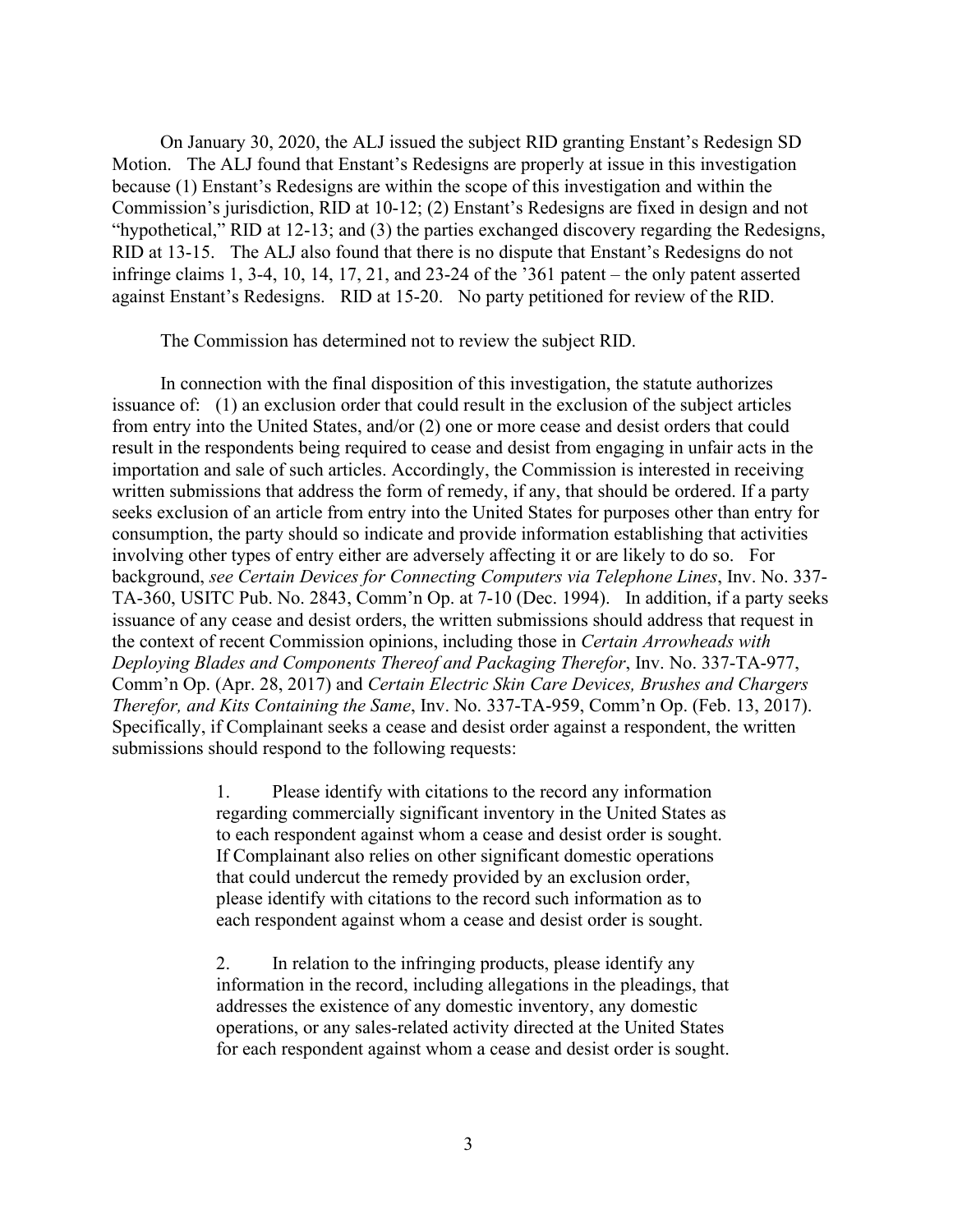## 3. Please discuss any other basis upon which the Commission could enter a cease and desist order.

The statute requires the Commission to consider the effects of that remedy upon the public interest. The public interest factors the Commission will consider include the effect that an exclusion order and/or cease and desist orders would have on: (1) the public health and welfare, (2) competitive conditions in the U.S. economy, (3) U.S. production of articles that are like or directly competitive with those that are subject to investigation, and (4) U.S. consumers. The Commission is therefore interested in receiving written submissions that address the aforementioned public interest factors in the context of this investigation.

If the Commission orders some form of remedy, the U.S. Trade Representative, as delegated by the President, has 60 days to approve, disapprove, or take no action on the Commission's action. *See* Presidential Memorandum of July 21, 2005, 70 FR 43251 (July 26, 2005). During this period, the subject articles would be entitled to enter the United States under bond, in an amount determined by the Commission and prescribed by the Secretary of the Treasury. The Commission is therefore interested in receiving submissions concerning the amount of the bond that should be imposed if a remedy is ordered.

WRITTEN SUBMISSIONS: Parties to the investigation, interested government agencies, and any other interested parties are encouraged to file written submissions on the issues of remedy, the public interest and bonding. Such initial written submissions should include views on the recommended determination on remedy and bonding issued on August 12, 2019, by the ALJ.

In its initial written submission, Complainant is also requested to identify the form of the remedy sought and to submit proposed remedial orders for the Commission's consideration. Complainant is also requested to state the expiration date of the '324, '361, '430, and 'D426 patents, the HTSUS subheadings under which the accused articles are imported, and to supply identification information for all known importers of the accused products. Initial written submissions, including proposed remedial orders must be filed no later than the close of business on March 30, 2020. Reply submissions must be filed no later than the close of business on April 6, 2020. No further submissions on these issues will be permitted unless otherwise ordered by the Commission.

Persons filing written submissions must file the original document electronically on or before the deadlines stated above and submit 8 true paper copies to the Office of the Secretary by noon the next day pursuant to section 210.4(f) of the Commission's Rules of Practice and Procedure (19 CFR 210.4(f)). Submissions should refer to the investigation number ("Inv. No. 337-TA-1124") in a prominent place on the cover page and/or the first page. (*See* Handbook for Electronic Filing Procedures,<http://www.usitc.gov/> secretary/fed reg\_notices/rules/ handbook on electronicfiling.pdf). Persons with questions regarding filing should contact the Secretary (202-205-2000).